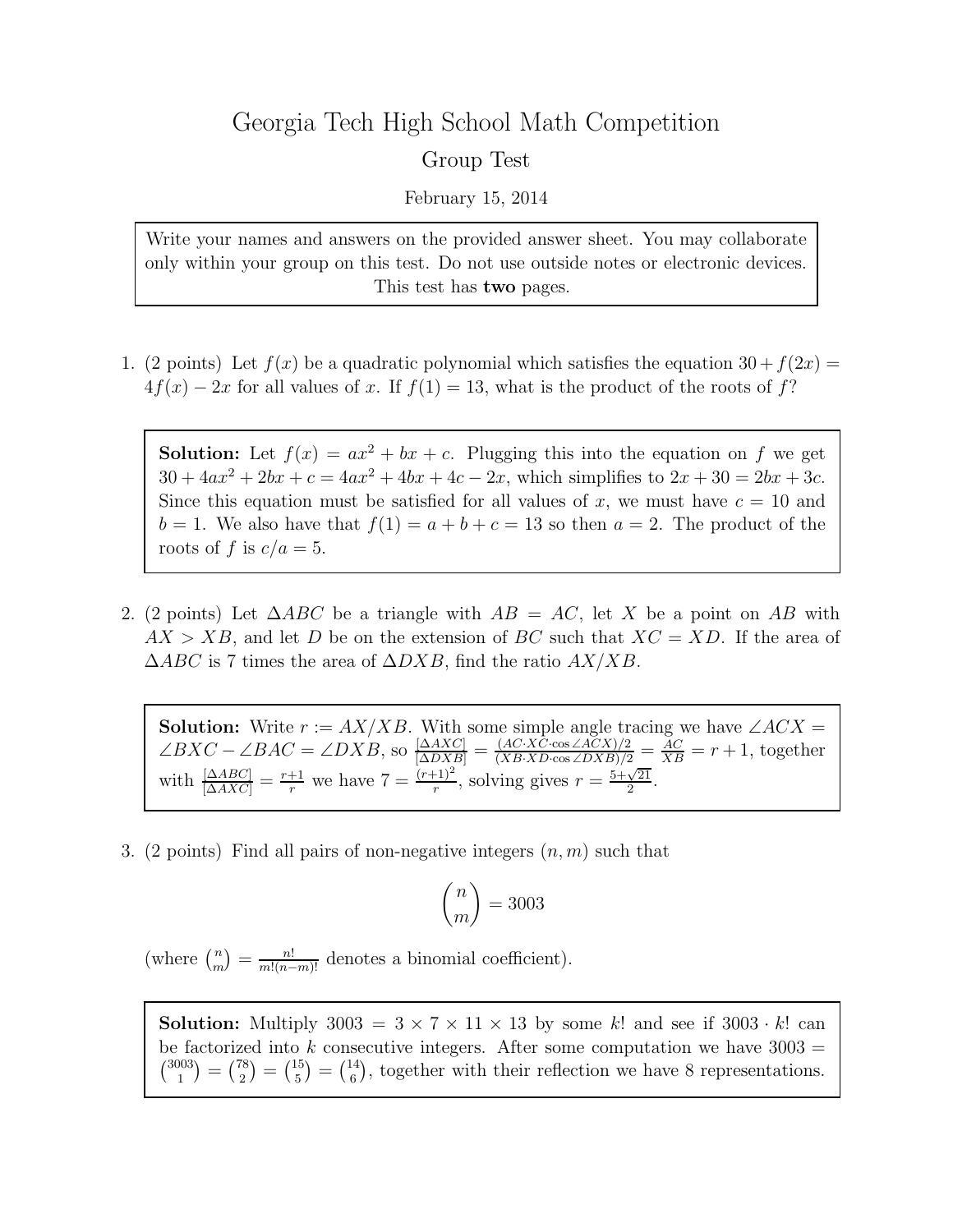The trial and error can stop here as for  $k > 6$  either  $\binom{n}{k}$  $\binom{n}{k} > \binom{n}{6}$  $\binom{n}{6} > \binom{14}{6}$  $\binom{4}{6}$  = 3003 if  $n \geq 2k$ , or  $\binom{n}{k}$  $\binom{n}{k} = \binom{n}{n-1}$  $n-k$  which is something we have considered. (This is the only known integer that can be represented in at least 8 ways using binomial coefficients.)

4. (2 points) Let  $A, B, C, D$  represent four distinct decimal digits such that the following equation holds:

$$
\begin{array}{c}\n ABC \\
\times \\
CBA \\
\hline\n ADABBC.\n\end{array}
$$

Find the values of  $A, B, C, D$ .

Solution:  $A = 1, B = 5, C = 6, D = 0.$ 

- 5. (3 points) Let S be a sphere with radius 1. Find the volume of each of the following polyhedra inscribed in S:
	- a. a regular octahedron.
	- b. a cube.
	- c. a right prism with its face an equilateral triangle of side length 1.

Solution: (a) The octahedron can be considered as two square pyramids attached at their bases. The center of  $S$  is at the center of the square base. The height of each pyramid is a radius of  $S$  so has length 1, and the base is a square with side length  $\sqrt{2}$  so the area is 2. The volume of each pyramid is 2/3 so the total is 4/3. (b) Suppose the edge length of the cube is s. The distance from the center of the cube to a vertex is 1, so the the distance from a vertex to the opposite vertex is  $2 = s\sqrt{3}$ . Therefore  $s = 2/\sqrt{3}$  and the volume is  $s^3 = 8\sqrt{3}/9$ . (c) The area of the triangular face is  $\sqrt{3}/4$ , so we need only find the height h of the prism. A vertex of the triangle is at distance  $\sqrt{3}/3$  from the center of the triangle. Taking an appropriate slice, we see that a radius to the vertex is at an angle of  $\sin^{-1}(\sqrt{3}/3)$  from the direction of the height, and so the height is  $h =$  $2\cos(\sin^{-1}(\sqrt{3}/3)) = 2\sqrt{1-1/3} = 2\sqrt{6}/3$ . The volume is  $\sqrt{2}/2$ .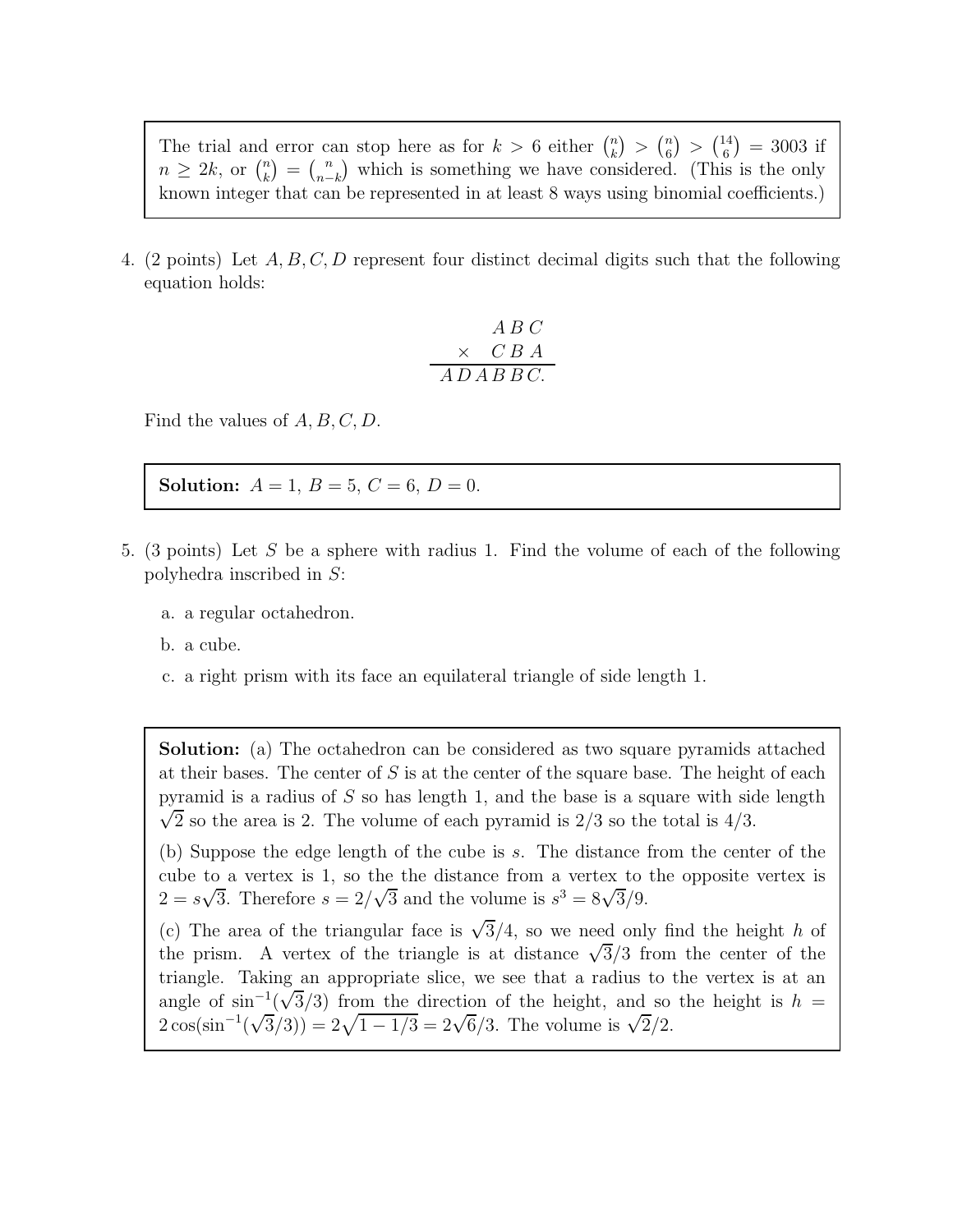- 6. (2 points) Let S be the set of integers  $\{2, 3, ..., N\}$  for some  $N \geq 2$ , and suppose that S can be partitioned into two disjoint subsets A and B with the following properties:
	- For any two integers x and y in A (not necessarily distinct),  $xy$  is not in A.
	- For any two integers x and y in B (not necessarily distinct), xy is not in B

Find the maximum possible value of N.

**Solution:**  $N = 31$ . To show that  $N \geq 31$  we construct sets  $A = \{2, 3, 16, \ldots, 31\}$ and  $B = \{4, \ldots, 15\}$ . For any x and y in B, the product  $xy \ge 16$  so is not in B. For x and y in A, if  $x \ge 16$  or  $y \ge 16$ , then  $xy \ge 32$  which is not in A. If both are drawn from  $\{2,3\}$ , then the possible values of xy are 4, 6, 9 which are not in A.

To show that  $N < 32$ . Let 2 be in A WOLOG. Then 4 must be in B, so 16 is in A, and then 8 must be in B. However  $2 \cdot 16 = 4 \cdot 8 = 32$  so 32 cannot be in either set.

- 7. (2 points) Consider a  $13 \times 13$  chess board with bottom-left square  $(0,0)$  and top-left square  $(12, 12)$ . Suppose a knight is sitting at  $(0, 0)$ .
	- a. In how many different ways can the knight reach the top-right square, (12, 12), in exactly 8 moves?
	- b. Answer part a, but for a  $12 \times 12$  chess board instead.

(One knight move consists of moving 2 spaces in any of the four directions, and then 1 space in a perpendicular direction.)

**Solution:** (a) Each knight move can be represented by a vector of the form  $(\pm 1, \pm 2)$ or  $(\pm 2, \pm 1)$ . We want to find all sequences of eight such moves which sum up to  $(13, 13) - (1, 1) = (12, 12)$ . Ignoring the order of the moves, this can only be done in one way:

 $4 \cdot (1, 2) + 4 \cdot (2, 1) = (12, 12).$ 

However we can order these moves anyway we like, which gives  $\binom{8}{4}$  $_{4}^{8}$ ) = 70 ways.

 $(b)$  To get  $(11, 11)$  in eight moves, we need to double back one square, so there are two possible combinations of moves depending if we decide to go left or down:

 $2 \cdot (1, 2) + 5 \cdot (2, 1) + (-1, 2) = (11, 11),$ 

$$
5 \cdot (1,2) + 2 \cdot (2,1) + (2,-1) = (11,11).
$$

For the first combination, we can order these eight moves in any way we want so long as we don't ever go off the side of the board. This is accomplished as long as  $(-1, 2)$